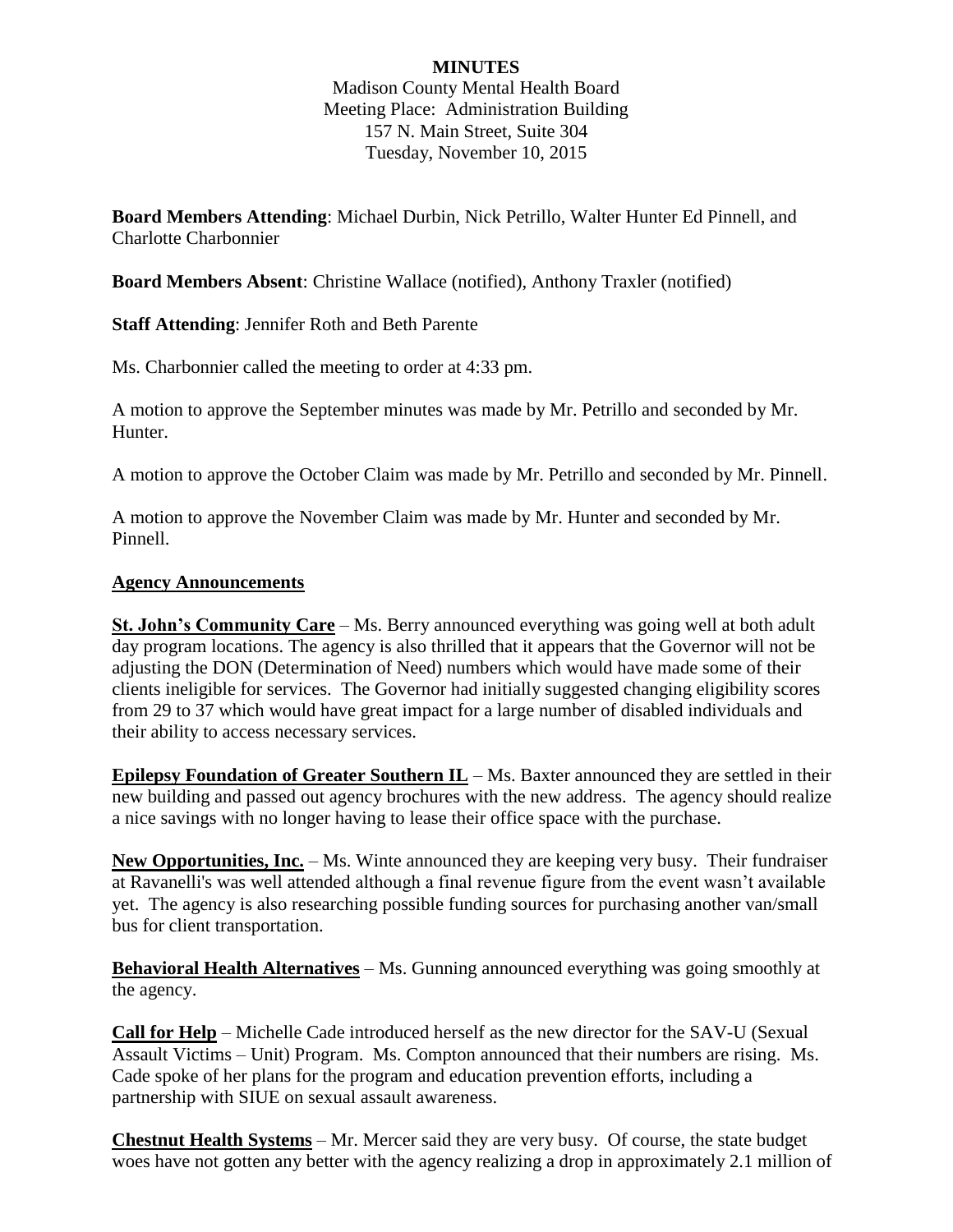service dollars since July1. On the flip side, he also announced several different grants they have been awarded which helps offset the state budget issues. They have been awarded a four year 1.4 million dollar SAMHSA grant for primary care integration and a two year, 1.1 million dollar HRSA grant which will allow for the expansion of the FQHC (Federally Qualified Health Center) and the hiring of 11 FTEs to include both doctors and nurses. They also received a \$375,000 grant to expand the MHFA training across this region.

**Illinois Center for Autism** – Ms. Newsome announced that the blackout period imposed by the United Way for funding has passed and now they can restart their own fundraising campaigns. The school is keeping very busy. On December 6th they will be hosting a St. Nick's Day for ICA fundraiser timed run. They are also finalizing plans for a DT (developmental training) program and currently have 36 individuals on a wait list for it.

**William Bedell ARC** – Mr. Rollins announced that school is busy and things are going well, except just waiting for a State budget to be passed. The agency raised \$12,000 at their annual dance fundraiser.

**Centerstone of IL (formerly WellSpring Resources)** – Ms. Tyree announced that the NY Times came down and recorded a documentary on heroin which included their Methadone Clinic. It will be aired in December. Ms. Craig announced that they offer a specialized PTSD treatment for veterans. It is an Eye Movement Desensitization and Reprocessing therapy which helps individuals overcome PTSD symptoms and return to living a fulfilling life. Veterans who do not have insurance outside of the US Department of Veterans Affairs may be eligible to receive services for free. Please give them a call for more information.

### **Financial Requests**

Prevent Child Abuse IL (on behalf of the Metro East Coalition Against Methamphetamine + Other Drugs) is requesting \$2,500 for the  $11<sup>th</sup>$  annual substance abuse conference to be held April 2016. A motion to approve \$2,500.00 was made by Mr. Hunter and seconded by Mr. Petrillo.

The Madison County Child Advocacy Center is requesting a reimbursement of up to an additional \$7,000.00 from year end unspent funds to pay for counseling services provided over their contract maximum. A motion to approve a maximum of \$7,000.00 was made by Mr. Petrillo and seconded by Mr. Hunter.

### **FY 16 Budget Approval**

Ms. Roth briefly stated that the initial budget received back from County Administration only included one small change recommendation and that was involving the vacant third position on the staff. Administration requested allocating approximately \$1,000 more for the position due to the overall staff increases in the coming year. Otherwise, no other changes were made to the budget as had been presented to the Finance Committee and the full Mental Health Board at the last meeting.

A motion to approve the FY 16 budget was made by Mr. Pinnell and seconded by Mr. Hunter.

At this time, President Charbonnier made the agency funding announcements for the upcoming fiscal year. Ms. Roth stated that any agency who would like to further discuss their amount or application could do so by calling the office. All current agencies were given priority with